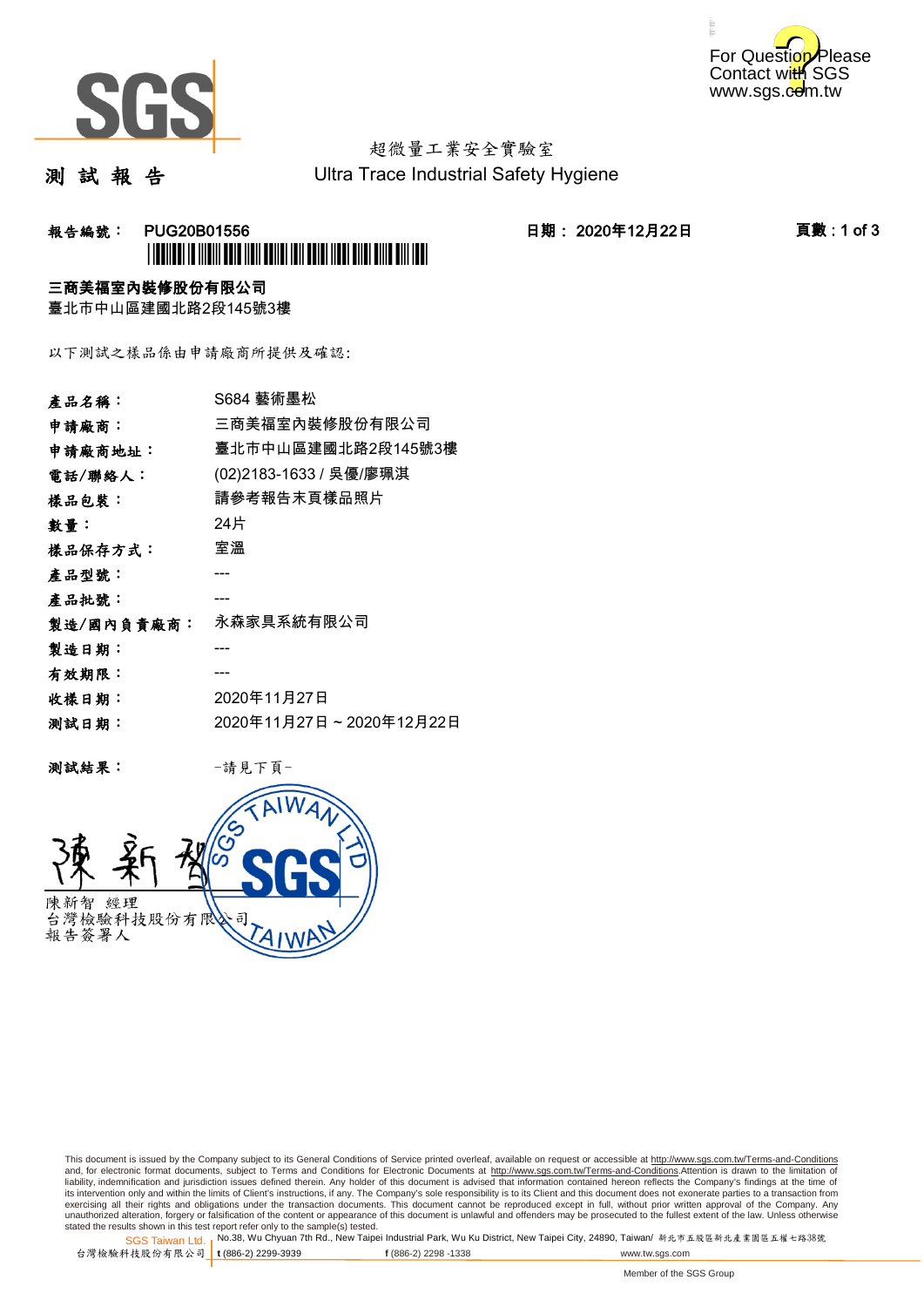

# 超微量工業安全實驗室

測 試 報 告

Ultra Trace Industrial Safety Hygiene

### **報告編號: PUG20B01556 日期: 2020年12月22日 頁數:2 of 3** \*PUGE AND A THEIR TELEVISION AND ALL TELEVISION AND ALL THE REAL PROPE

#### 三商美福室內裝修股份有限公司

臺北市中山區建國北路2段145號3樓

測試結果:

| 测試項目      | CAS NO.       | 測試方法                                                                                | 測試<br>結果 | 定量/偵測<br>極限 | 單位   |
|-----------|---------------|-------------------------------------------------------------------------------------|----------|-------------|------|
| 甲醛釋出量     |               | ---                                                                                 |          | ---         |      |
| 甲醛釋出量-平均值 | $50 - 00 - 0$ | 本測試參考國家標準106.11.29公布建議檢驗<br><sup> </sup> 方法-CNS2215粒片板中甲醛釋出量,以分光 <br>光度計(UV/VIS)檢測。 | 0.0719   | 0.0290      | mg/L |
| 甲醛釋出量-最大值 | $50 - 00 - 0$ |                                                                                     | 0.0746   | 0.0290      | mg/L |

備註:

1.測試報告僅就委託者之委託事項提供測試結果,不對產品合法性做判斷。

2.本測試報告之所有檢驗內容,均依委託事項執行檢驗,如有不實,願意承擔完全責任。

3. 本報告不得分離,分離使用無效。

4.若該測試項目屬於定量分析則以「定量極限」表示;若該測試項目屬於定性分析則以「偵測極限」表示。

5.低於定量極限/偵測極限之測定值以「N.D.」或「 陰性」表示。微生物測試低於定量極限以「<定量極限值」表示。

6.甲醛釋出量:

| 記號  | 甲醛釋出量平均值丨 | 甲醛釋出量最大值 |  |  |
|-----|-----------|----------|--|--|
|     | $0.3$ 以下  | $0.4$ 以下 |  |  |
| ົ່າ | $0.5$ 以下  | $0.7$ 以下 |  |  |
| ົ   | $1.5$ 以下  | $2.1$ 以下 |  |  |

- END -

This document is issued by the Company subject to its General Conditions of Service printed overleaf, available on request or accessible at http://www.sgs.com.tw/Terms-and-Conditions and, for electronic format documents, subject to Terms and Conditions for Electronic Documents at http://www.sgs.com.tw/Terms-and-Conditions.Attention is drawn to the limitation of liability, indemnification and jurisdiction issues defined therein. Any holder of this document is advised that information contained hereon reflects the Company's findings at the time of<br>its intervention only and within t exercising all their rights and obligations under the transaction documents. This document cannot be reproduced except in full, without prior written approval of the Company. Any<br>unauthorized alteration, forgery or falsifi

SGS Taiwan Ltd. 1 stated the results shown in this test report refer only to the sample(s) tested.<br>Stated the results shown in this test report refer only to the sample(s) tested.

台灣檢驗科技股份有限公司

**t** (886-2) 2299-3939 **f** (886-2) 2298 -1338 www.tw.sgs.com